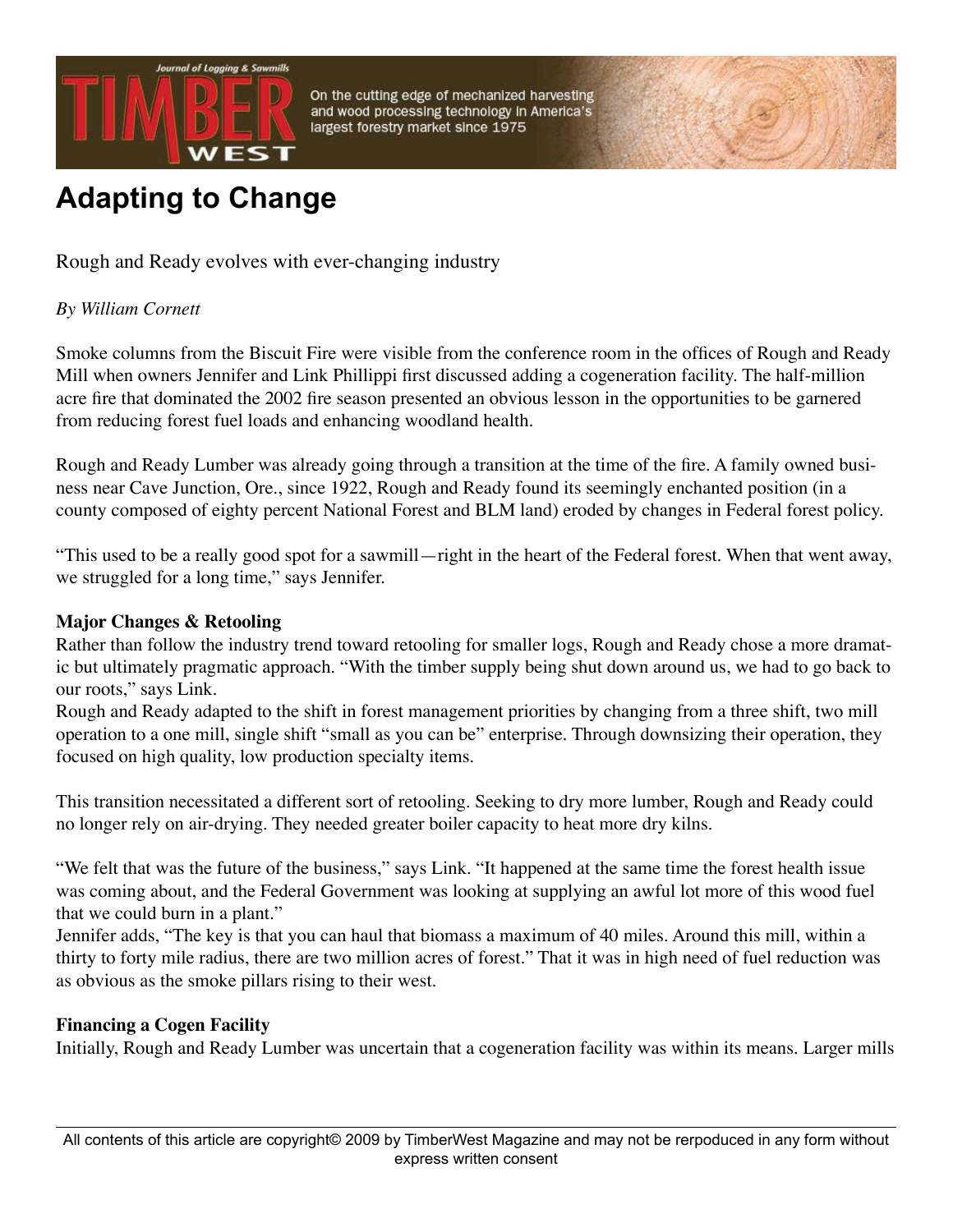

On the cutting edge of mechanized harvesting and wood processing technology in America's largest forestry market since 1975

had embraced the technology, but high costs and long, slow pay-offs made cogeneration appear unprofitable. Government incentives rewarding greener industry practices made the transition less daunting than they feared, although pulling the project together required considerable research, and Link acquiring skills at writing grant proposals.

Rough and Ready determined, with the assistance of the Energy Trust of Oregon, that their project would be a Federal Energy Regulatory Commission (FERC) qualified facility. The Energy Trust of Oregon is a nonprofit corporation charged by the Oregon Public Utility Commission with using revenues collected by Oregon's publicly owned utilities to encourage innovative, renewable energy production. FERC qualification is crucial to accessing potential grants, tax credits, and loan guarantees.

Rough and Ready applied for, and received, two federal grants available only to small, rural businesses. A \$243,500 Woody Biomass Grant through the United States Forest Service Forest Products Lab, in Wisconsin, offset engineering consultant costs. Rough and Ready also received a \$500,000 grant through the United States Department of Agriculture's Rural Development-Renewable Energy program.

The Energy Trust of Oregon again became a useful resource, as its mission includes finding and funding renewable energy projects. Rough and Ready applied for this competitive grant program in 2005, and their proposal paid off by the end of 2006.

"You basically had to have a project that showed that it would work," says Link. "That showed that it would pay itself back, that it had legs to stand on."

"I think people tend to like the size of this project," adds Jennifer. "The size is comfortable for Energy Trust and for environmental groups. The small size also makes it difficult to do. But I think that groups like Energy Trust would like to have a bunch of these little plants all over the place, rather than have mega-plants in only a few places."

The 1.7 million dollar Energy Trust of Oregon grant is administered in the form of a power production premium. Rough and Ready is paid a premium of \$42 per megawatt hour for the electricity it produces. At this rate, the grant will be paid out over the first four years of the cogeneration facility, and it provided a tremendous incentive to the whole program.

Rough and Ready also has a five-year power purchase agreement with Pacificorp. All of the electricity produced by the operation is purchased by the utility, and the mill buys back what it needs to function.

Because the power Rough and Ready is generating is renewable, the utility pays an escalating premium to purchase it over the extent of the agreement, while Rough and Ready's costs are at regular rates.

## **Tax Credits**